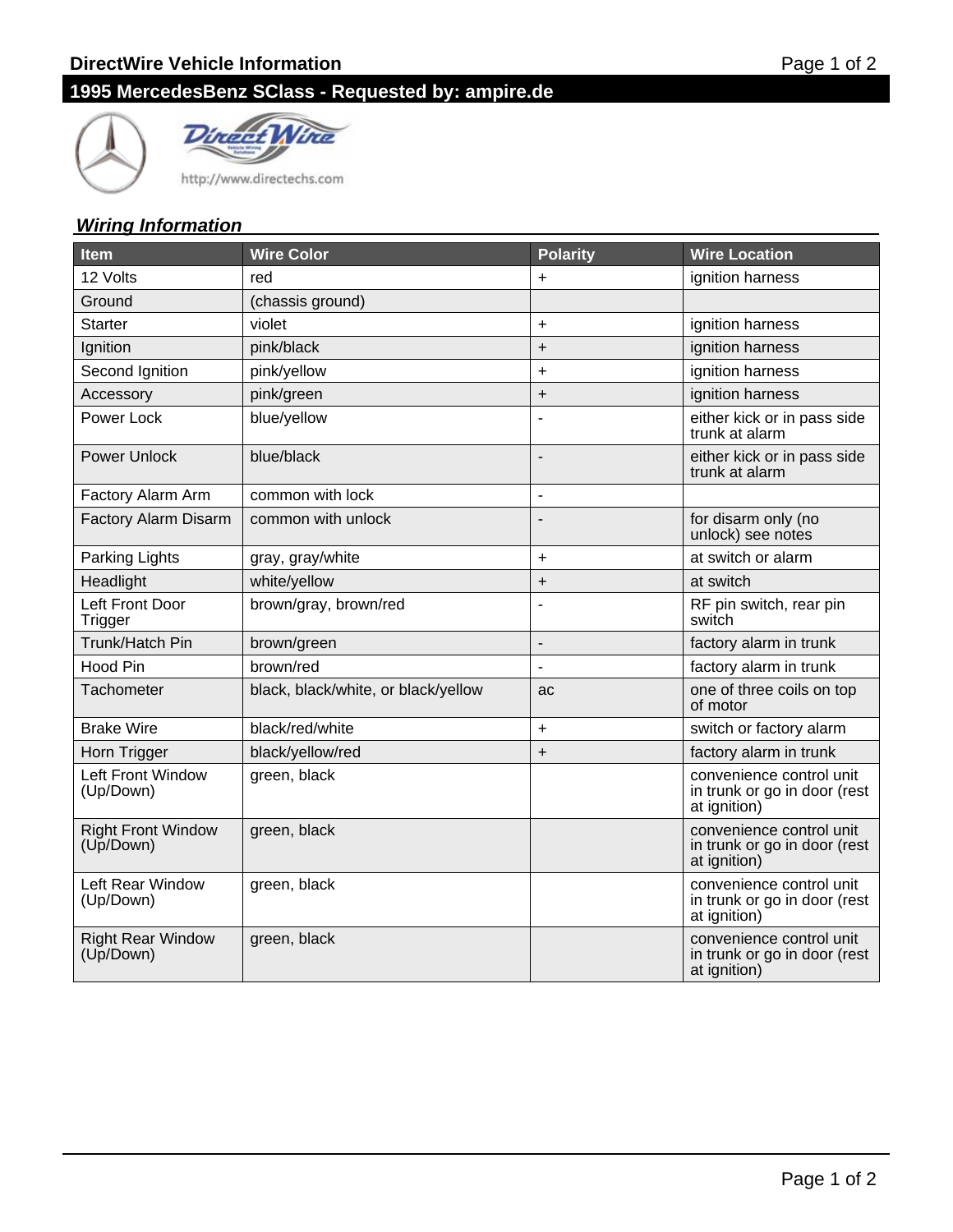# **1995 MercedesBenz SClass - Requested by: ampire.de**





### **What Fits**

| ----- | . | والمستنب المتأمل المتناسبات المستحدث |
|-------|---|--------------------------------------|
|       |   |                                      |